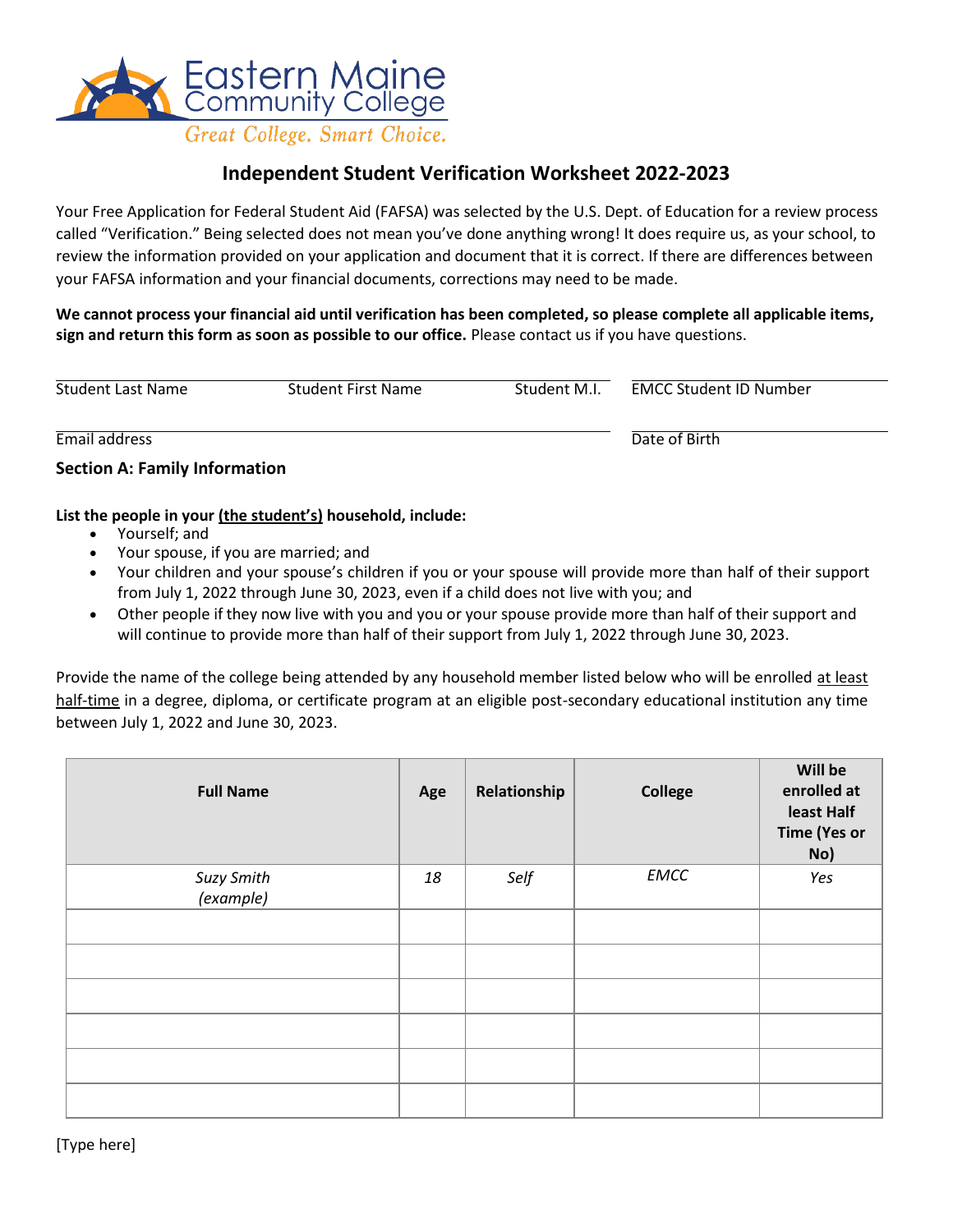## **Section B: Student Income for Work Information**

The instructions and certifications below apply to you and your spouse, if you are married.

#### **Student Income from Work - Check the ONE box that applies:**

**Did you file taxes for 2020?** If so, the IRS Data Retrieval Tool is the best way to verify tax information (unless you are married and you and your spouse filed separate IRS income tax returns for 2020 or had a change in marital status after December 31, 2020, in which case you are not eligible to use the IRS DRT). For more information on this tool, how to use it, and what to do if you are not eligible to use the tool, see page 3.

- $\Box$  I have filed a 2020 federal income tax return and used or will use the IRS Data Retrieval Tool within the FAFSA to transfer my 2020 IRS income information into my *FAFSA*.
- $\Box$  I have filed or am required to file a 2020 federal income tax return and are unable or choose not to use the IRS Data Retrieval Tool within the *FAFSA*. **I have attached my 2020 IRS tax return transcript.**
- $\Box$  I (and/or my spouse, if married) was employed in 2020 and did not file and was not required to file a 2020 Federal Tax Return. **I have attached my (and my spouse's, if married) 2020 W-2s from all employers and completed the box below.**

| <b>Employer's Name</b> | 2022 Amount Earned | W-2 Attached?<br>Required if provided by employer |
|------------------------|--------------------|---------------------------------------------------|
|                        |                    |                                                   |
|                        |                    |                                                   |
|                        |                    |                                                   |

 $\Box$  I (and/or my spouse, if married), have not filed and I am (or we, if married, are) not required to file a 2020 federal income tax return and had no income earned from work in 2020.

Signing this worksheet certifies that all of the information reported on it is complete and correct.

Student Signature Date Date

**Return by mail to: Eastern Maine Community College, Katahdin Hall, Financial Aid Office, 354 Hogan Road, Bangor, ME 04401 or [finaid@emcc.edu](mailto:finaid@emcc.edu)**

# **Important Information and Instructions**

**Information for** *Tax Filers* If you filed or are required to file a 2020 federal tax return, the best way to verify income is by using the IRS Data Retrieval Tool within the FAFSA.